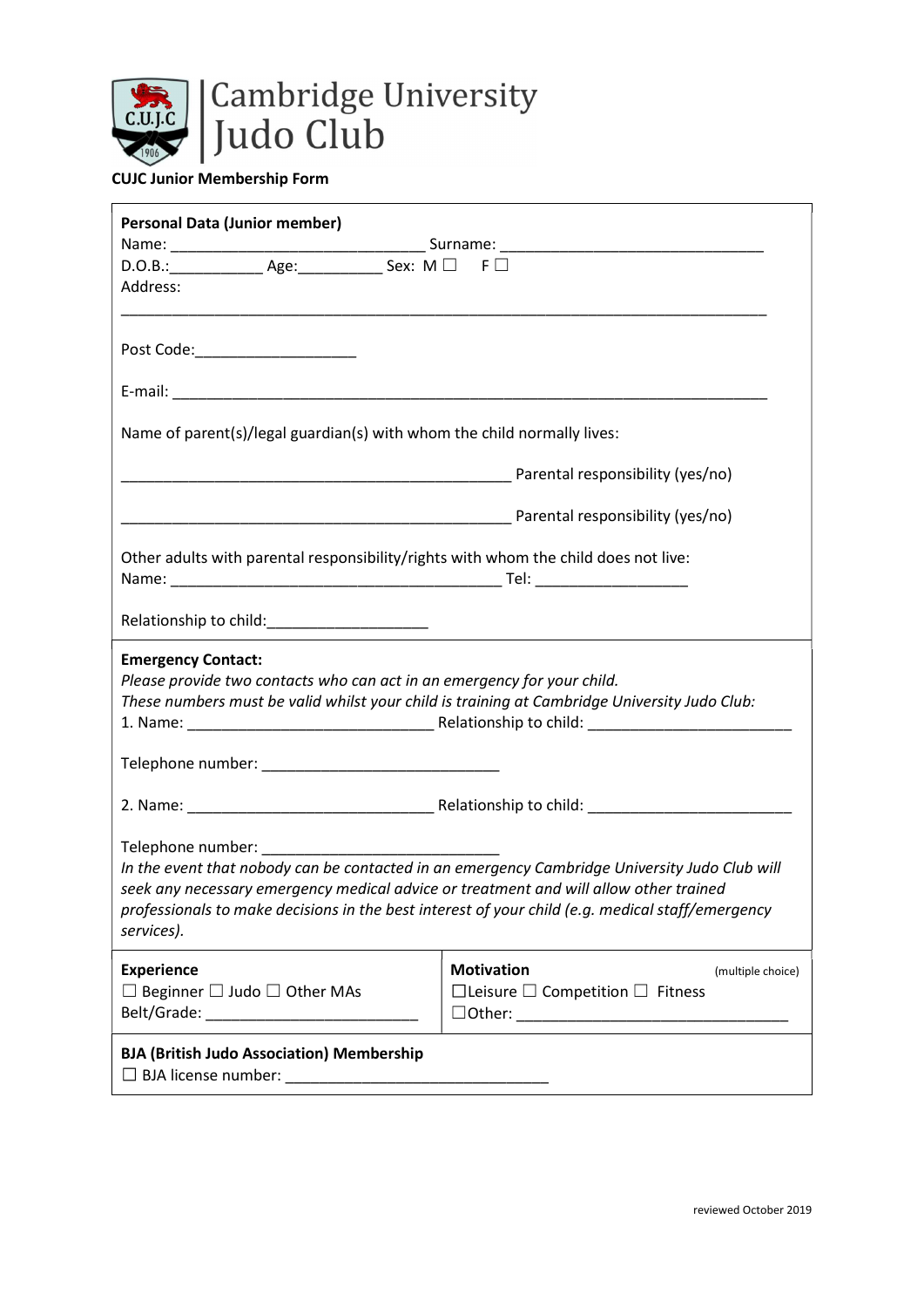

## CUJC Junior Membership

☐ Student/pupil beginner (Michaelmas) £15/term

 $\Box$  Student/pupil full membership £40/term

 $\Box$  Student/pupil full membership - standing order £10/month

 $\Box$  Payment per session £5 (£3 students/pupils, £2.50 Cambridge students)

CUJC Bank Details Account number: 92667126

Sort code: 40-16-08

Please use your name as reference.

Declaration

 $\Box$  I (parent/legal guardian) have read the CUJC Code of Conduct and the Constitution on the club website:

http://cujc.soc.srcf.net/wp-content/docs/CodeOfConduct.pdf http://cujc.soc.srcf.net/wp-content/docs/CUJC-Constitution.pdf

 $\Box$  I (parent/legal guardian) have read the CJC Safety Policy. http://cujc.soc.srcf.net/wp-content/docs/SafetyPolicy.pdf

 $\Box$  I (parent/legal guardian) agree to:

- 1. Never force my child to take part in Judo.
- 2. Set a good example by recognising fair-play and applauding the good performances of all.
- 3. Support my child's involvement and help them to enjoy their Judo.
- 4. Use correct and proper language at all times.
- 5. Provide current emergency contact and medical information for my child before leaving them in the club's charge.
- 6. Ensure that my child arrives on time, is appropriately dressed (with all jewellery removed), and is clean and physically fit to train.
- 7. Ensure that my child understands the CUJC Code of Conduct, Constitution and Safety Policy.

Whilst the club seeks to provide a safe environment within which to practice Judo, I understand that Judo is a contact sport and accept that accidents can happen. I understand that the club seeks to have a qualified first-aider at all its training sessions and that if for any reason medical attention is required, the coaches will ensure that nobody undertakes first aid treatment for which they are not qualified and that they will seek more qualified attention where they cannot confidently deal with the problem.

 $\Box$  I (parent/legal guardian) understand that Judo is a full contact sport, and although all efforts will be made to ensure safety of members at all times, accidents/injuries can and do happen.